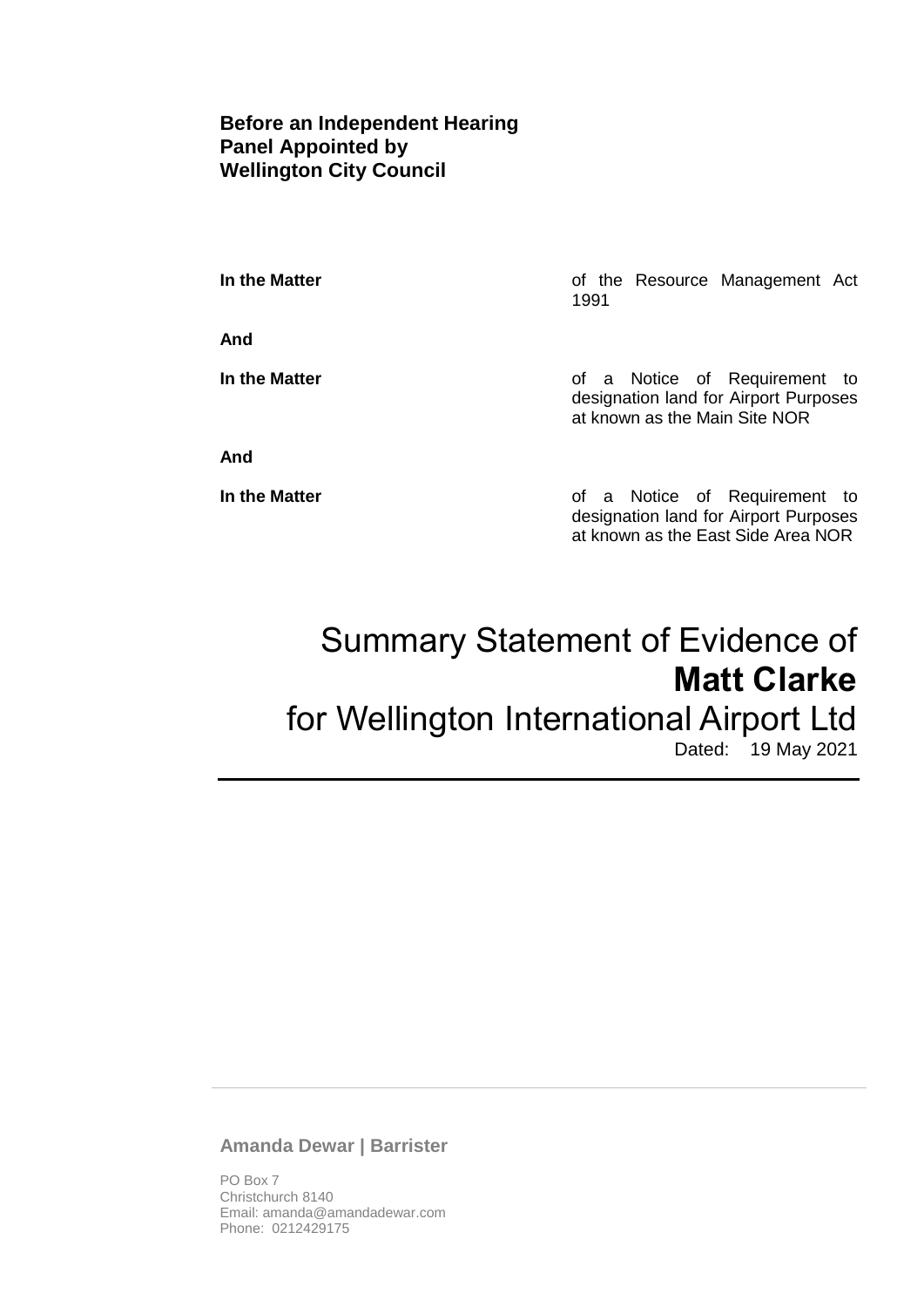## **SUMMARY**

- 1. My name is Matthew Clarke. I am the Chief Commercial Officer at Wellington International Airport Limited (WIAL) and have been employed in the Airport industry for 19 years. My qualifications and experience are provided in my statement of evidence dated 5 May 2021.
- 2. Wellington Airport fulfils a critical role in the city, region and country's essential transport infrastructure. In the year ended March 2020 some 5.2 million passengers used the airport for domestic travel, and 920,000 arrived or departed Wellington on international flights.
- 3. As an Airport Authority, WIAL is responsible for planning the development of the airport to ensure that it can meet the needs of the population it serves. To this end, activity forecasts and the requirements to accommodate them have been developed with expert input. The plans have been shared with stakeholders and clearly communicated to the Airport's neighbouring community.
- 4. Taking into account the relevant climate change issues, in light of COVID and the Airport's strong recovery to 87% of pre-covid domestic activity levels, the forecasts have been reassessed by WIAL after consulting our industry experts. <sup>1</sup> The forecasts remain valid for planning the long-term growth requirements of the airport facility.
- 5. The pandemic has interrupted the growth profile of the airport, however WIAL's analysis, evidence of the recovery and industry expertise indicates that this impact is temporary.
- 6. Wellington Airport operates on a constrained site and the physical expansion of the areas required to facilitate passenger aircraft will be essential to create the capacity required to meet demand, ease congestion at peak times and ensure that aircraft parking positions are available when they are required.
- 7. The proposed designations and development anticipated by the NORs are critical to enhance the efficiency of facilitating existing air traffic volumes and to enable Wellington Airport to accommodate growth in passenger volumes.

1

<sup>1</sup> InterVistas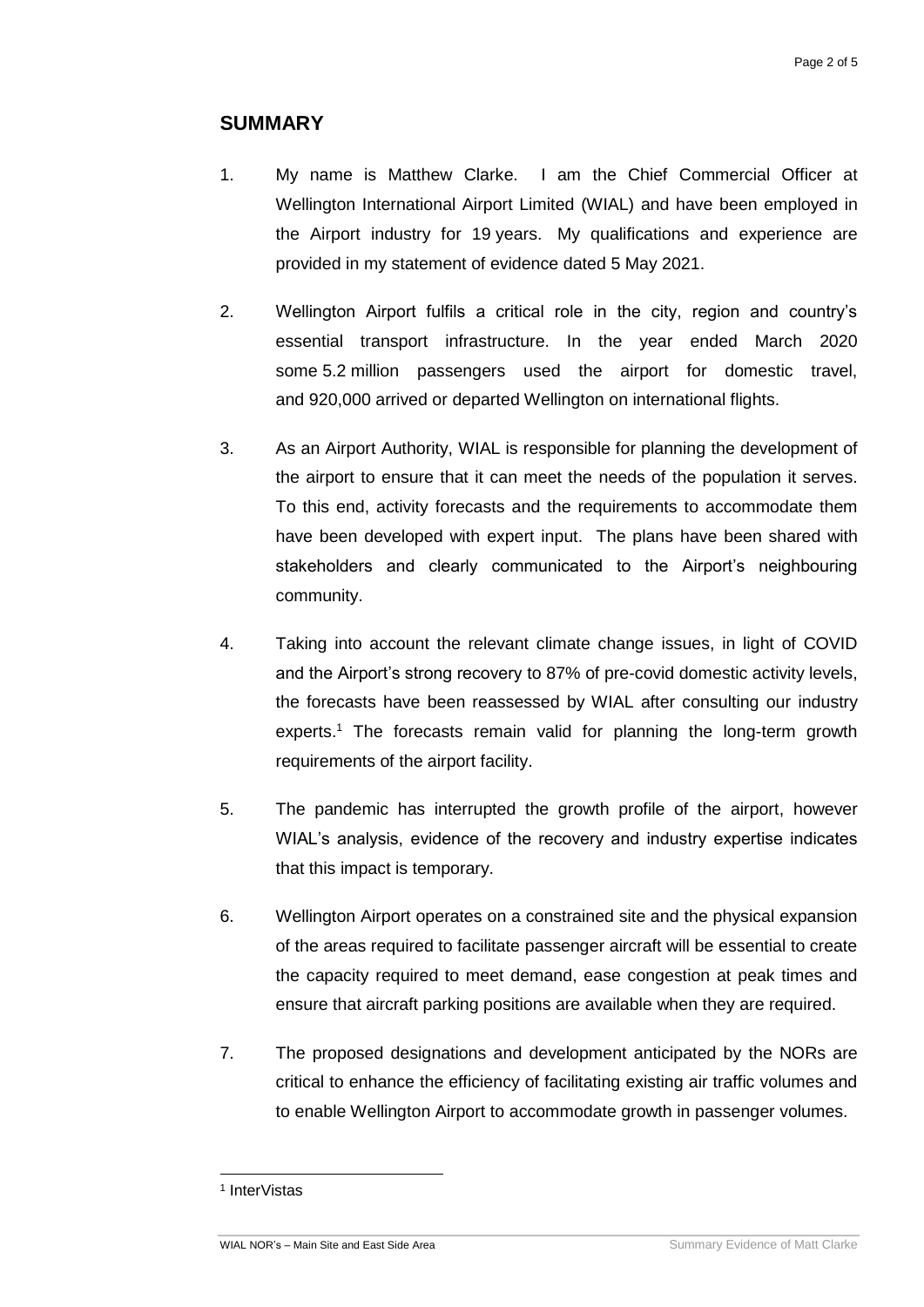- 8. Current activity levels require aircraft to hold at peak times awaiting a free apron space. In total, Air New Zealand's regional fleet had to wait a combined 203 hours at idle power settings waiting for a free position in the year ended February 2021.
- 9. Since the submission of my brief of evidence the title for Lot 1 Deposited Plan 552938 has been issued. WIAL is now the registered fee simple owner of Lot 1 Deposited Plan 552938, formerly owned by the Miramar Golf Club.
- 10. WIAL recognises that the effects of climate change and global sustainability are of increasing importance to the community, WIAL's customers and the aviation industry, and WIAL is committed to playing its part in helping New Zealand to achieve our national target of net zero emissions by 2050.
- 11. The Climate Change Commission in developing a pathway to reaching net zero emissions of long-lived gases by 2050 recognises that aviation, both domestic and international, is essential to New Zealand's way of life and aviation is therefore provided for in all scenarios and pathways to meet the 2030 and 2050 emissions targets.
- 12. The industrywide response to the Climate Change issue is generating significant activity in the design of new aircraft and the investment in new technology. In a low carbon economy, airports, including Wellington Airport will need the flexibility to accommodate the infrastructural requirements of changes in technology as we move toward meeting our nation's net carbon zero 2050 commitment.
- 13. The Airport has a strong track record of working with its neighbours to enable the airport activity to coexist alongside its community. The Quieter Homes programme is a visible aspect of this commitment, as is the Air Noise Management Committee and the many community support programmes WIAL invests in. These activities are designed to provide genuine and meaningful mitigations to balance the demands placed on the community by the proximity of the airport to its neighbours.
- 14. The Regional Public Health evidence references the 2018 WHO Environmental Noise Guidelines for the European Region. Ms Smith comments on noise specific issues raised, however I can provide some context as to the scale of the airports that were used in the studies that informed the Guidelines.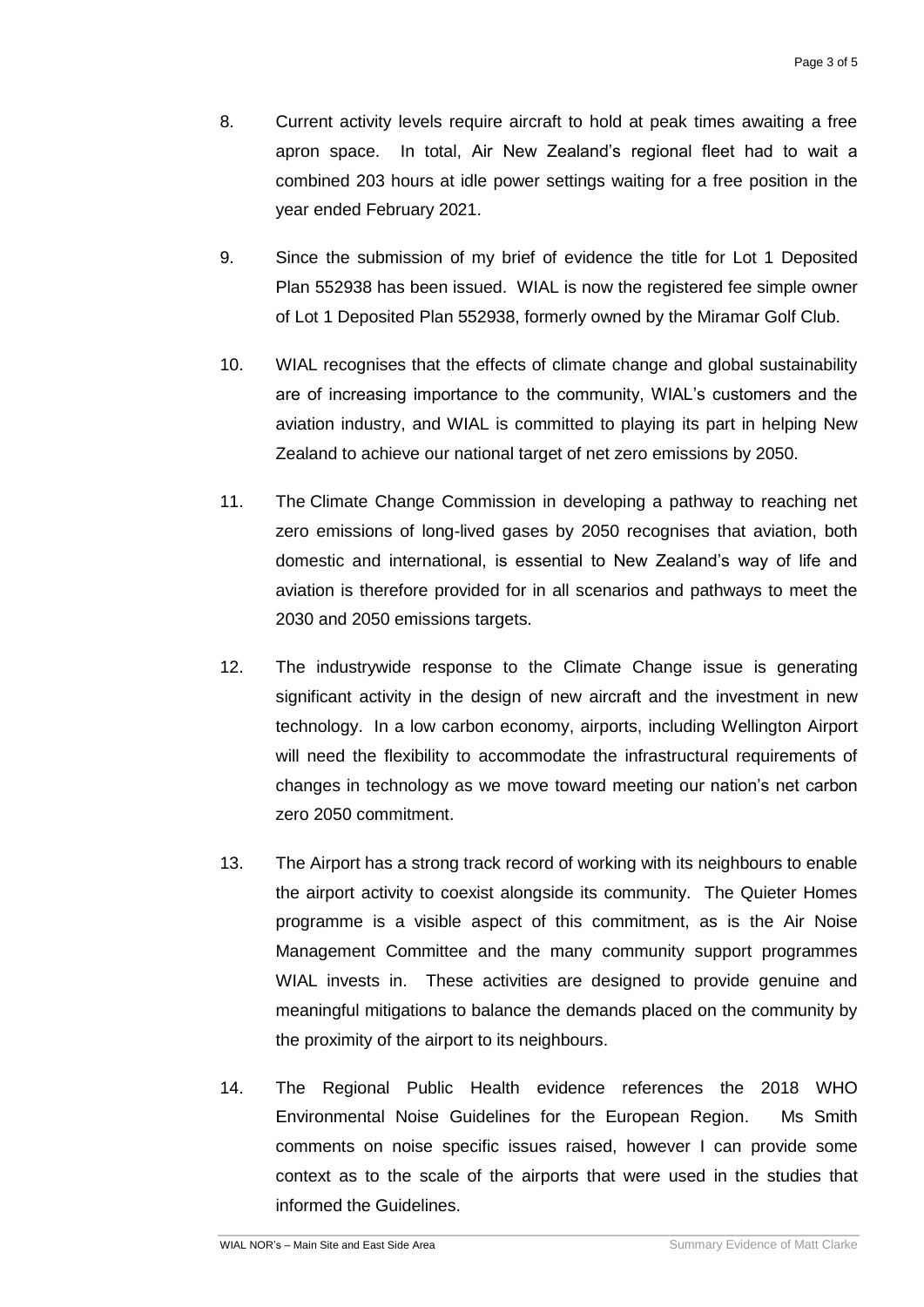- 15. The graph below charts the size of the airports referred to by the WHO report by annual passenger volume and scheduled flights. Wellington Airport is also included on the chart for comparison purposes. The only airport I would consider to be comparable in terms of activity levels is Da Nang Airport. This airport serviced 13.9 million passengers in 2019 so is more than twice as busy as Wellington in terms of passenger movements, but far more comparable than the next smallest reference point in the data: Berlin which serviced 25.9 million in the same period.
- 16. Notably in the WHO report, Da Nang, the only comparable airport in terms of scale returned the lowest level of annoyance as measured by the researchers.



18. The developments enabled by the NORs are intergenerational. Whilst their full extent is designed to accommodate 20 years of traffic growth, construction activity on a working airport will be carefully staged over time. WIAL has been thoughtful in its consideration of how best to manage the impacts of the proposed developments on our neighbours. The conditions proposed reflect a balance of the need to accommodate the airport activities of a growing city against the recognised need to achieve this in harmony with the local community.

Matthew Norman Clarke 19 May 2021

\_\_\_\_\_\_\_\_\_\_\_\_\_\_\_\_\_\_\_\_\_\_\_\_\_\_\_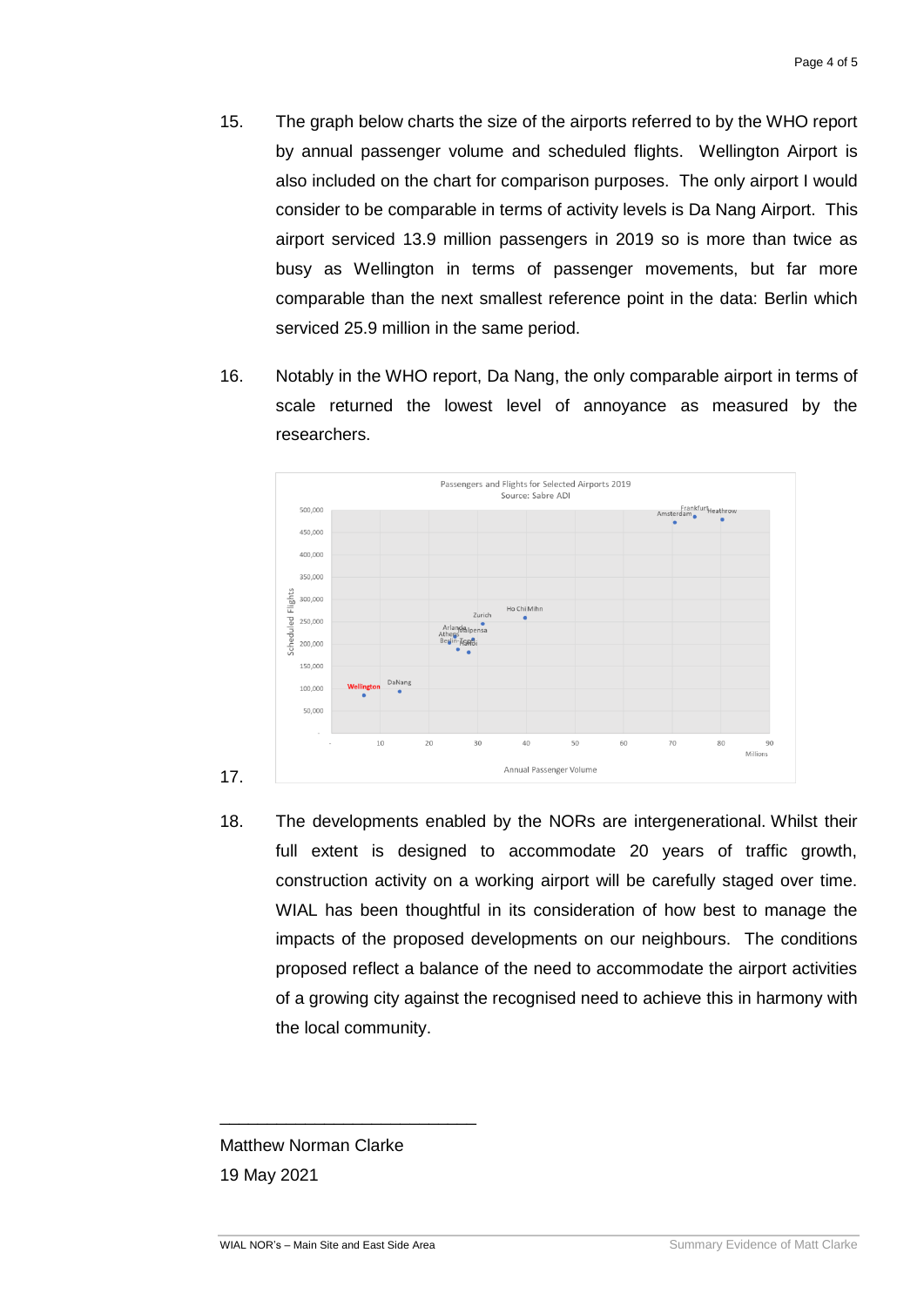## **ANNEXURE A**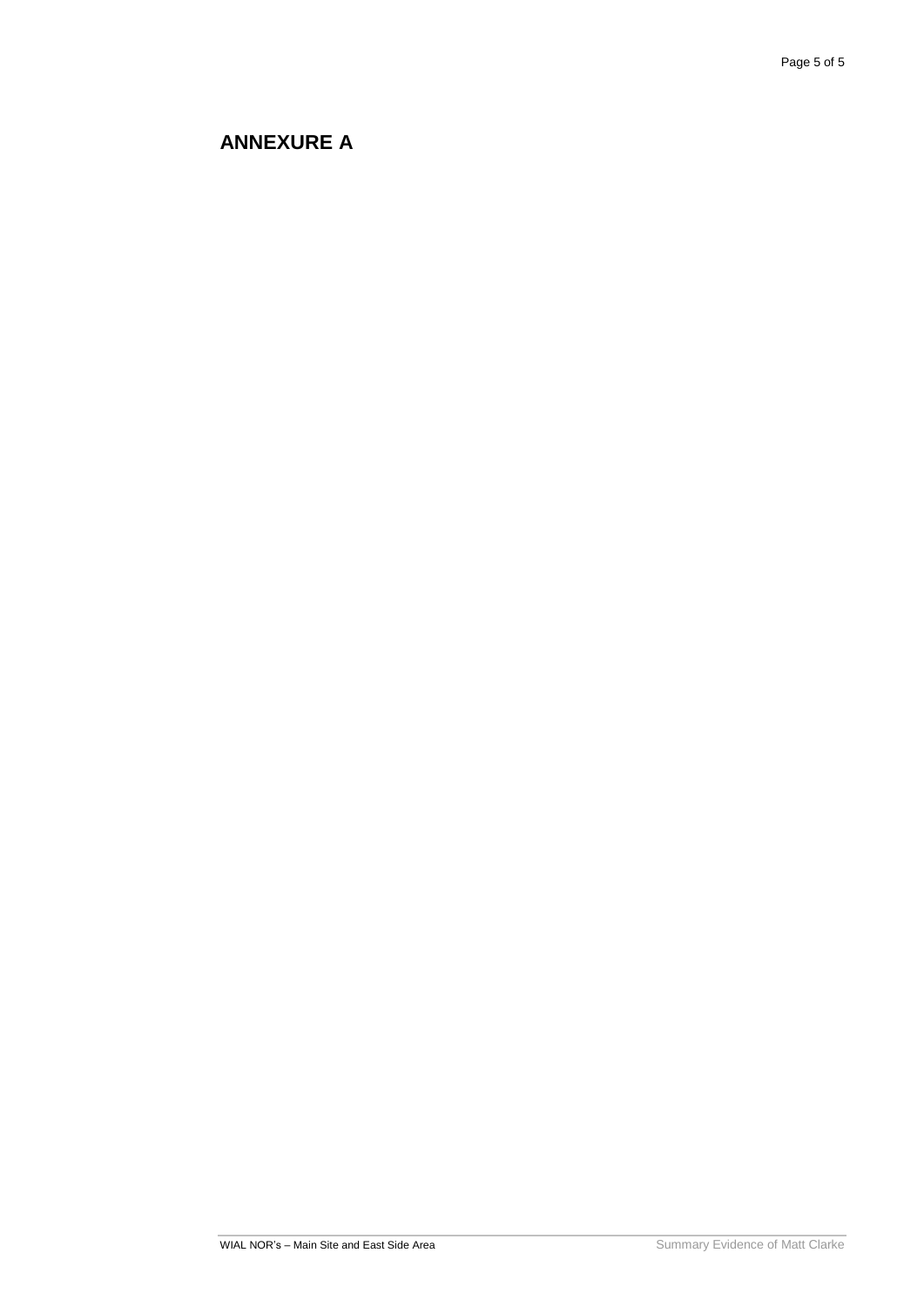

## **RECORD OF TITLE UNDER LAND TRANSFER ACT 2017 FREEHOLD**

**Search Copy**



| <b>Identifier</b>                            | 973798        |
|----------------------------------------------|---------------|
| <b>Land Registration District Wellington</b> |               |
| <b>Date Issued</b>                           | 15 April 2021 |

**Prior References**

| 17852         |                                                      |
|---------------|------------------------------------------------------|
| <b>Estate</b> | Fee Simple                                           |
| Area          | 12.9030 hectares more or less                        |
|               | <b>Legal Description</b> Lot 1 Deposited Plan 552938 |
|               |                                                      |

### **Registered Owners**

Wellington International Airport Limited

#### **Interests**

Appurtenant hereto is a right of way and rights to power, gas, telephone & water supply and stormwater and sewage drainage rights created by Transfer B800074.1 ( Subject to Section 42 (6) Public Works Act 1981 ) - 1.9.2000 at 2:30 pm

Subject to Section 11 Crown Minerals Act 1991 (affects Lot 2 DP 80630 )

Subject to Part IV A Conservation Act 1987 (affects part formerly Lot 2 DP 80630)

K43703 Compensation Certificate pursuant to Section 17 Public Works Amendment Act 1948 by Her Majesty the Queen - 11.11.1958 at 9.00 am (affects part formerly Lot 1 DP 3177 )

325869.1 Compensation Certificate pursuant to Section 17 Public Works Amendment Act 1948 by Her Majesty the Queen - 6.4.1979 at 10.59 am (affects parts formerly Lot 1 DP 3177 and part Lot 1 DP 9192 )

Appurtenant hereto is a right to sewage drainage and water supply specified in Easement Certificate B473742.9 - 26.10.1995 at 10.17 am (Affects part formerly Section 1 SO 38205 )

Appurtenant hereto is a right to propel golf balls created by Transfer B765795.2 - 27.1.2000 at 3.10 pm

Appurtenant hereto is a right to propel golf balls created by Transfer B768097.2 - 10.2.2000 at 3.10 pm

Appurtenant hereto is a right to propel golf balls created by Transfer B772337.2 - 7.3.2000 at 2.00 pm

Subject to sewage and water drainage rights (in gross) over part marked X, sewage drainage rights (in gross) over part marked U and water drainage rights (in gross) over parts marked AB, Y, AA and Z all on DP 552938 in favour of The Wellington City Council created by Transfer B784153.12 - 18.5.2000 at 3.35 pm

The easements created by Transfer B784153.12 are subject to Section 243 (a) Resource Management Act 1991

Appurtenant hereto are rights to propel golf balls created by Transfer B790817.3 - 30.6.2000 at 3.46 pm

Appurtenant hereto is a right to propel golf balls created by Transfer B794153.2 - 24.7.2000 at 3.53 pm

Subject to a drainage right over part marked X on DP 552938 created by Transfer B794153.2 - 24.7.2000 at 3.53 pm

The easements created by Transfer B794153.2 are subject to Section 243 (a) Resource Management Act 1991

Appurtenant hereto is a right to propel golf balls created by Transfer B794153.4 - 24.7.2000 at 3.53 pm

Subject to rights to water and sewage (in gross) over parts marked P, B, C, D, AE and F on DP 552938 in favour of The Wellington City Council created by Transfer B800603.4 - 5.9.2000 at 3.56 pm

Subject to a right to drain water and sewage over parts marked C & D on DP 552938 created by Transfer B805461.2 - 6.10.2000 at 3.50 pm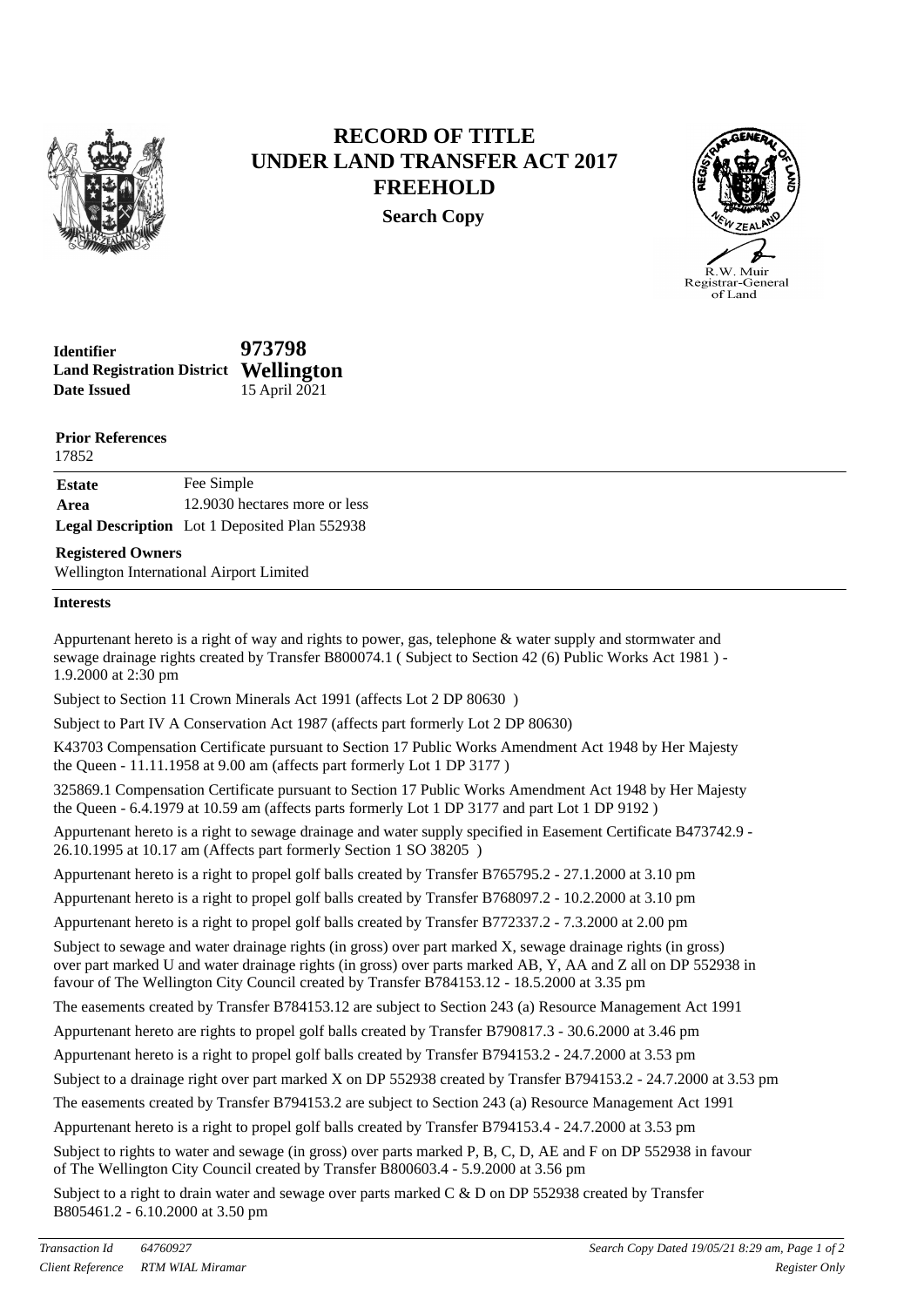## **Identifier 973798**

Appurtenant hereto is a right to propel golf balls and right to drain water and sewage created by Transfer B808381.2 - 27.10.2000 at 3.50 pm

Subject to a sewage and water drainage right over parts marked P and B on DP 552938 created by Transfer B808657.2 - 31.10.2000 at 2.25 pm

Appurtenant hereto is a right to propel golf balls created by Transfer B808657.2 - 31.10.2000 at 2.25 pm

Appurtenant hereto is a right to propel Golf Balls created by Transfer B820000.2 - 30.1.2001 at 1.55 pm

Appurtenant hereto is a right to propel golf balls created by Transfer 5067747.1 - 3.8.2001 at 3:34 pm

Fencing Agreement in Transfer 5105494.3 - 8.11.2001 at 1:23 pm (Affects part formerly in CT WN46C/799)

12035420.4 Consent Notice pursuant to Section 221 Resource Management Act 1991 - 15.4.2021 at 2:16 pm

Land Covenant in Covenant Instrument 12035420.6 - 15.4.2021 at 2:16 pm

12035420.8 Mortgage to Miramar Golf Club Incorporated - 15.4.2021 at 2:16 pm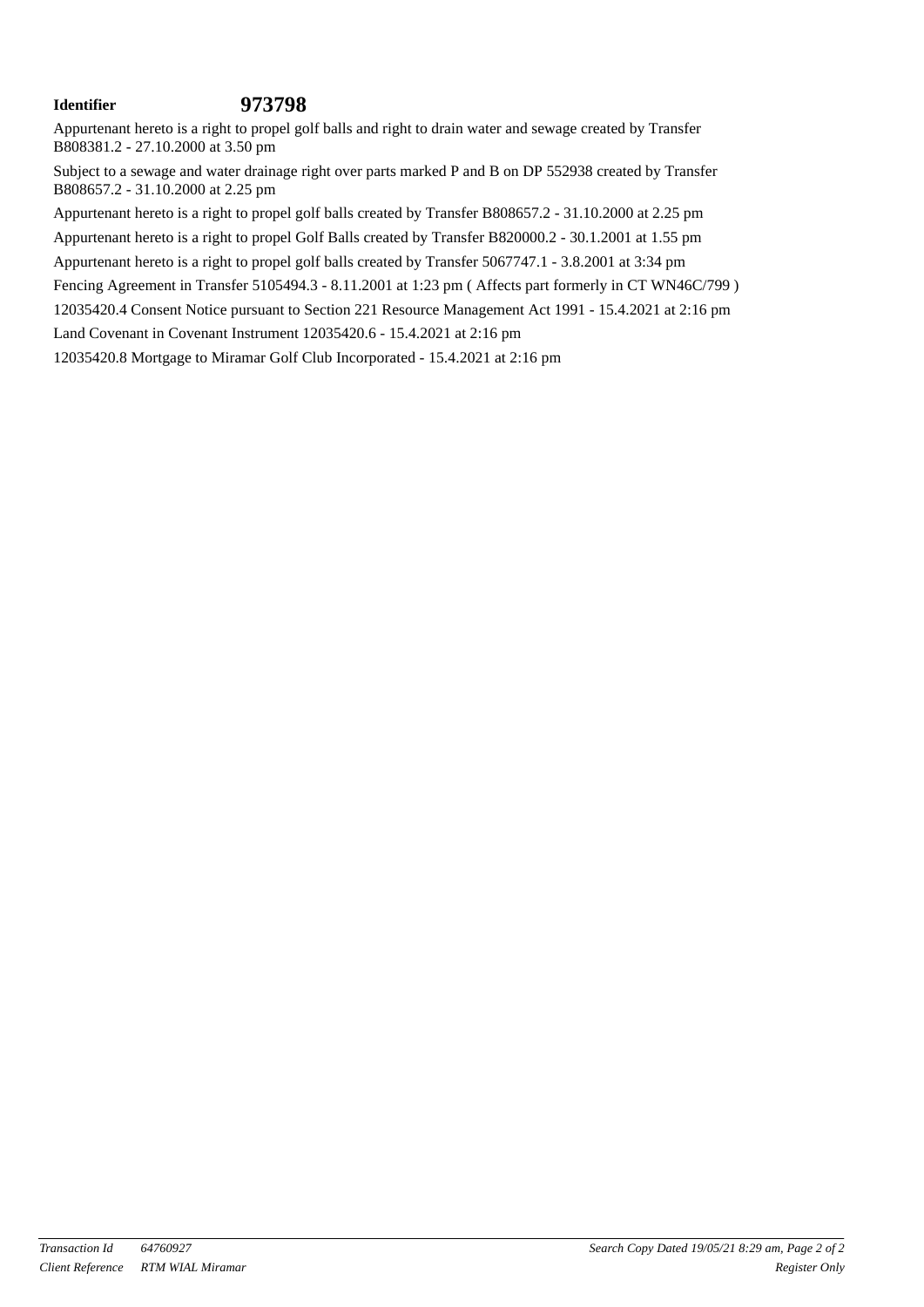